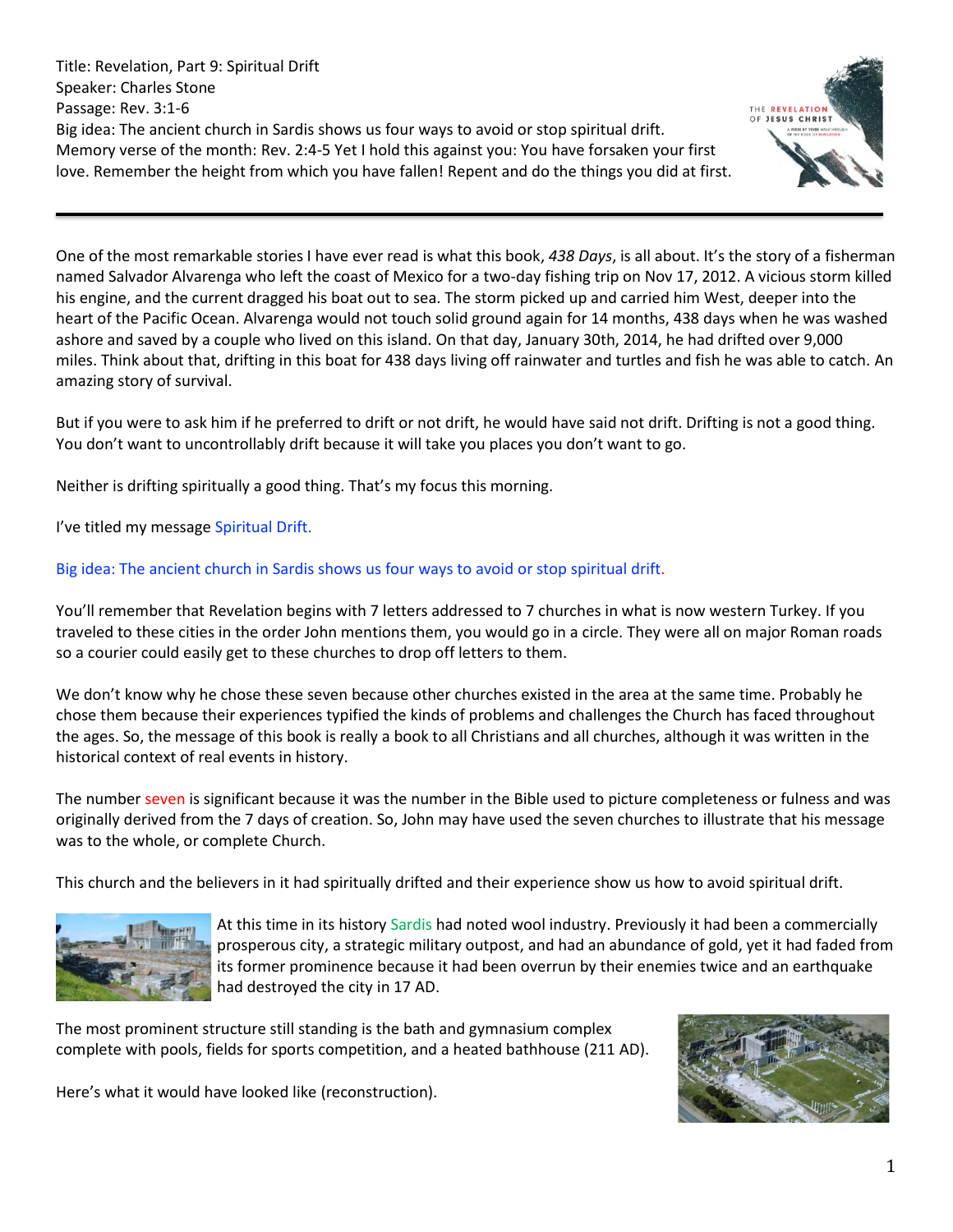

Next to it was a Jewish temple. It was huge and here's a model of it. This implied that the Jews and Gentiles got along quite well for them to have this large of a temple right next to such a prominent place in the city.

At this time, though, there were a has-been city, though remains of their former glory were still evident. Today the ruins are in a small village called Sart. They lived off past fame and apparently that same spirit had affected the church as well.



Another thing they were known for was that it was the site of the temple to the pagan God, Artemis, one of the 8 largest temples in the Greek world.

Before we jump in, I want to bring back this diagram that I will use often to remind you how to get the most from this series on Revelation. It's called the retention triangle.



Read means to read from the beginning of 1 John up to through the upcoming passage 5 days a week. This passage is in your notes you can pick up as you come and it is downloadable from our web site.

Record by taking notes. The research tells us that when you take notes learning gets imbedded more deeply.

Reflect mull over, chew on, ruminate as you read the scriptures, review your notes, talk about the discussion questions, do further study, buy one of the books I recommend (in the notes), get in a group. You can email us at [office@westparkchurch.ca](mailto:office@westparkchurch.ca) if you'd like to get in a group.

The line at the top is like balancing a sea saw. These four attributes should guide our hearts as we take a deep dive into this book.

Humility: Nobody has a corner on everything Revelation has to say. There are many valid views held by Godly Christians and biblical scholars views may differ from the one we hold.

Teachableness: This is a cousin to humility. Teachableness means that you approach Revelation with a heart to learn, and even be open to being challenged about your current interpretation.

MAJORS vs minors: Keep the big picture in mind and don't fixate on minor details that could be interpreted in various ways.

Context: Context means two things. The bible helps us understand other parts of the bible. In Revelation John alludes to the Old Testament over 500 times. Context also means that we must remember that this book was written in a specific historical context to the early church that was facing persecution. If our interpretation would not make sense to the early Christians, it's probably not a very accurate interpretation.

## I'm going to read Rev. 3.1-6

**Rev. 3: <sup>1</sup> "To the angel of the church in Sardis write: These are the words of him who holds the seven spirits of God and the seven stars. I know your deeds; you have a reputation of being alive, but you are dead. <sup>2</sup> Wake up! Strengthen what remains and is about to die, for I have not found your deeds complete in the sight of my God. <sup>3</sup> Remember, therefore, what you have received and heard; obey it, and repent. But if you do not wake up, I will come like a thief, and you will not know at what time I will come to you.**

**4 Yet you have a few people in Sardis who have not soiled their clothes. They will walk with me, dressed in white, for they are worthy. <sup>5</sup> He who overcomes will, like them, be dressed in white. I will never blot out his name from the book of life, but will acknowledge his name before my Father and his angels. <sup>6</sup> He who has an ear, let him hear what the Spirit says to the churches.**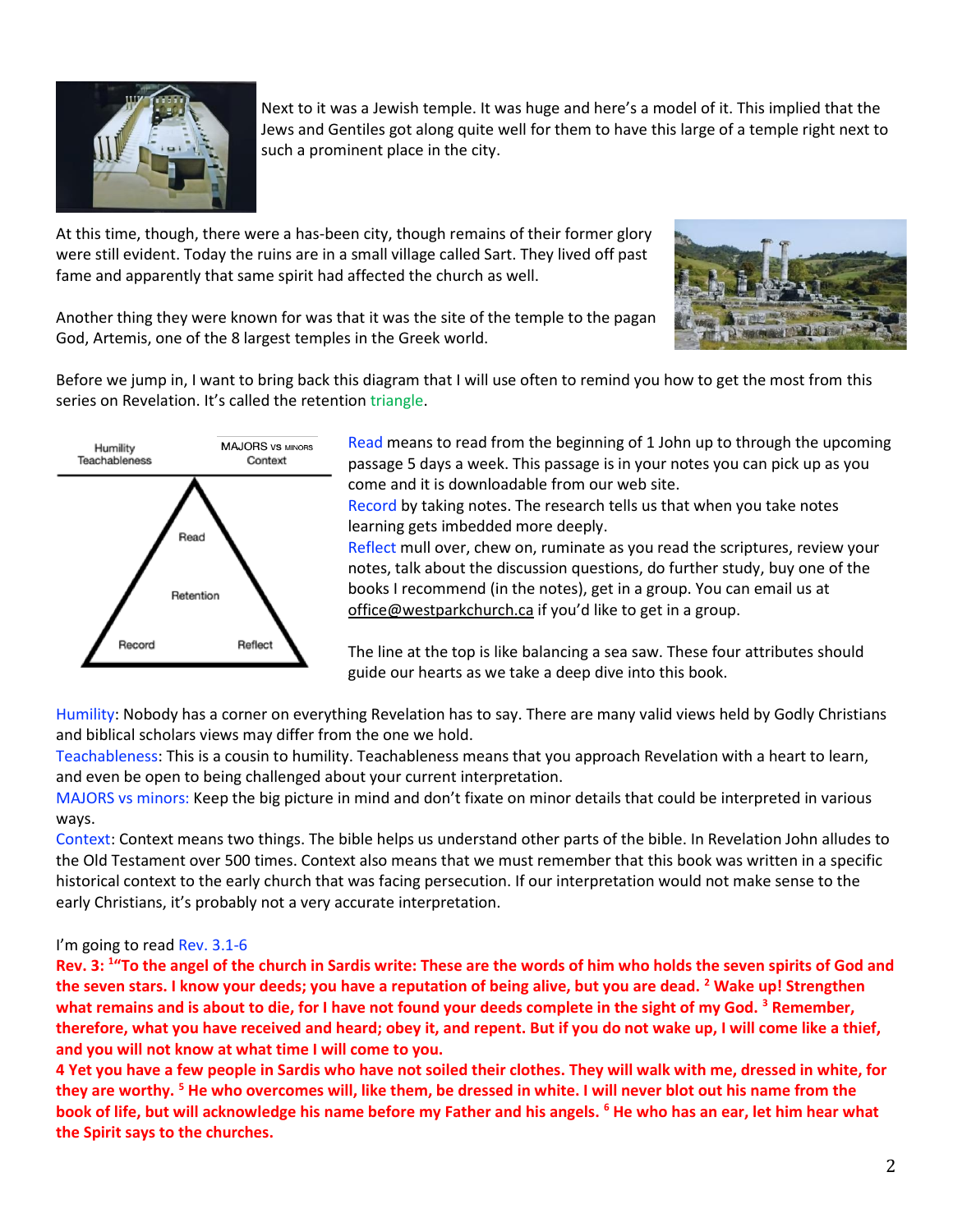## So let's jump in.

### **Rev. 3: <sup>1</sup> "To the angel of the church in Sardis write:**

A few weeks ago, I explained that these seven churches were in three categories. Some were in grave spiritual danger. Some were not in grave danger but could be unless they changed. And two were stellar. Sardis was in that middle category.

### **These are the words of him who holds the seven spirits of God and the seven stars.**

Remember that at the beginning of each of these letters to the churches John repeats some aspect of his original vision of Jesus. And John often alludes to the OT. The seven spirits reaches back to Isaiah and means the Holy Spirit and the seven stars could be actual angels or since the word also means messenger it could also mean the leaders or pastors over those churches.

### **I know your deeds; you have a reputation of being alive, but you are dead.**



They appeared to be a healthy church, but they were not, much like how this city appeared to be invincible but was not. Part of Sardis had a very high point, called an acropolis or citadel, about 500 meters high. In times of danger the people would retreat there for safety and no army could breach it. It was considered impregnable. You just waited out the enemy.

Three groups:

Pergamum

**Thyatira** 

Sardis

Smyrna

hiladelphia

**Ephesus** 

Laodicea

This city had the appearance of invincibility, but armies had overrun it and earthquakes had destroyed it. Appearances can deceive and we'll see what happened in a minute.

Their past deeds and wealth have given them a good reputation for being alive for Christ, but in reality, their present deeds proved they were spiritually dead. Their Christianity was so watered down, that they simply fit in with the culture, and as a result were mediocre, too innocuous to be worth persecuting.

"Theirs was a name without life, a form without power, a facade without reality." They had adapted to Roman culture.

He called them dead which would have resonated with the people as they were well acquainted with death for Sardis was known for its tombs, in an area 8 km north of Sardis, called a necropolis.

It's interesting that John doesn't record Jesus saying in this vision that they had any theological drift or false doctrine. It was simply that there was no real life to their faith. It was dead just like the bodies in those tombs were dead.

Their loyalty to Christ was in the past. They had so accommodated themselves to the culture that they no longer were in jeopardy of losing their lives or suffering for Christ.

#### **<sup>2</sup> Wake up!**

This means to be spiritually watchful. The command to be watchful appears in the NT more than any other command. They had spiritually fallen asleep and were on a trajectory that would lead to destruction just like an event that was well known in their city's past.

Several hundred years prior, the enemy king Cyrus launched a surprise attack on Sardis. Despite Sardis' impressive fortifications, remember this citadel, an accident led to its capture. The enemy's troops were stationed below this citadel, the people were up here, and the army just couldn't breach it.

Yet early one evening, a guard on the wall of the citadel lost his headpiece and an enemy soldier carefully observed as the Sardis soldier made his way down the precipitous slope by an approach almost invisible to the Persian army below, retrieved his helmet, and went back to the city. That night the enemy's special forces went up that same hidden path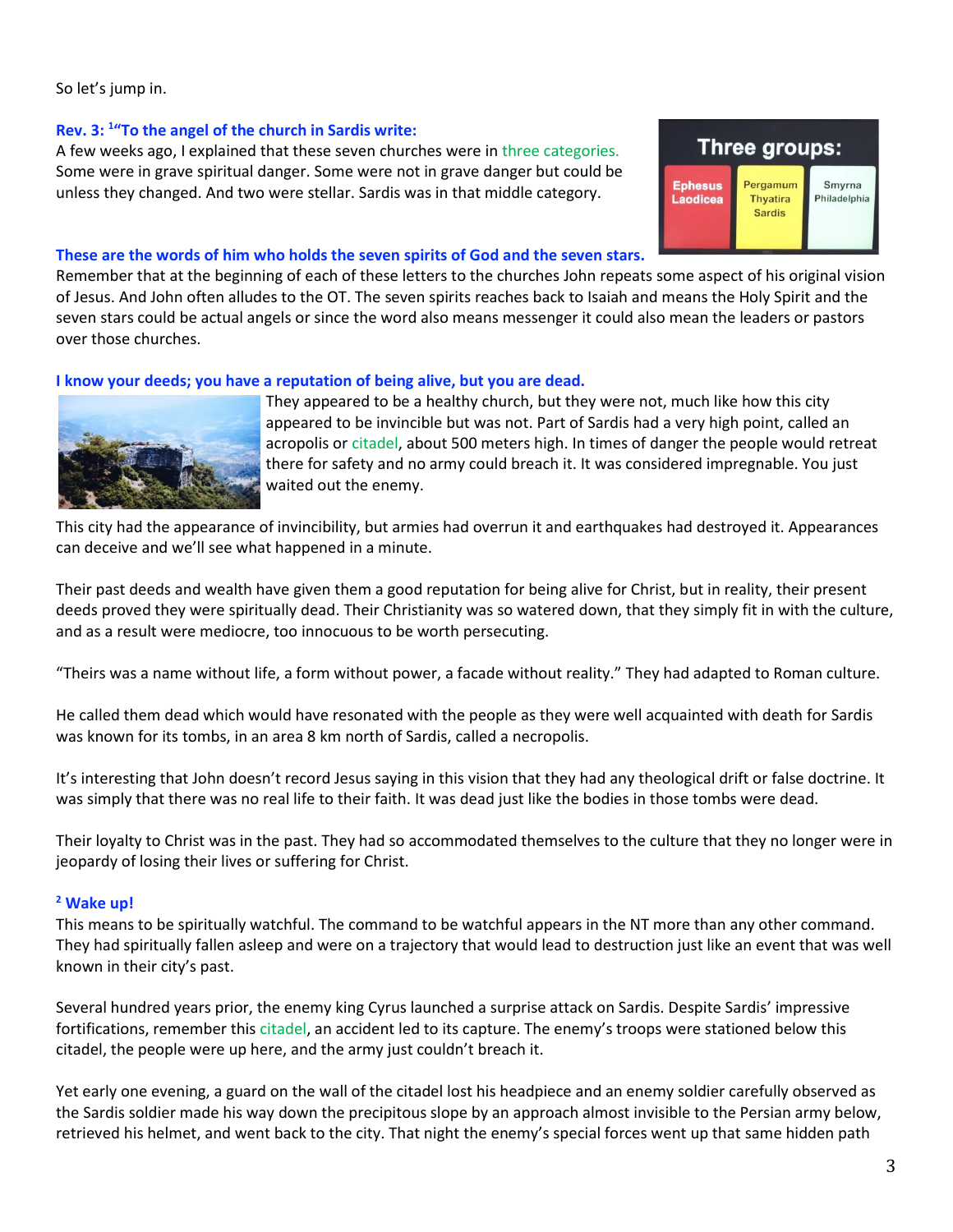and discovered that the Lydians were so overconfident of their safety in the citadel that they had left that side of the city completely unguarded<sup>1</sup> and they were overtaken. This happened not once but twice.

Jesus is reminding the believers to be watchful and not spiritual fall like the city had when they were caught off guard. A city with a history like that knew what the risen Christ was talking about when he said: 'Watch!'<sup>2</sup>

*1Pet. 5: 8 Be self-controlled and alert. Your enemy the devil prowls around like a roaring lion looking for someone to devour.*

Peter is not saying that a lion roars before he attacks his prayer. He's just describing a lion as a roaring lion/strong, and implying that just a lion sneaks up on his prey, so does satan sneak up on us.

Spiritual drift happens by stealth, like those special forces who captured the city in the dark of night. It's not that someone wakes up one morning and says, "Today, I'm going out to really drift from my faith. I'm just going to go sin big time." It doesn't work that that.

Jesus says don't let your spiritual guard down like the people in Sardis did.

## **Strengthen what remains and is about to die,**

Some things and people were salvageable if they took decisive action. There were some spiritual embers remaining.

We must fan into flame the spiritual sparks in us.

I like watching survivalist's shows. Some survivalists will make fire with friction. They create a bowdrill and sometimes for hours will work that bowdrill until they get a tiny spark. Then the gingerly move that ember to a small bed of dried grass and blow on it to create a fire.

*2Tim. 1: 6 For this reason I remind you to fan into flame the gift of God, which is in you through the laying on of my hands.*

The spiritual sparks in us we are to fan into flame to increase our spiritual fire.

# **For I have not found your deeds complete in the sight of my God.**

The quality of their deeds was not the quality that Jesus expected of a fully devoted follower of Jesus.

**<sup>3</sup> Remember, therefore, what you have received and heard; obey it, and repent.** 

Just because you are under biblical teaching, which they had experienced, does not guarantee it makes a difference. You must do the word as James says.

# *James 1:22 Do not merely listen to the word, and so deceive yourselves. Do what it says.*

There was something remarkable in the way they had received the gospel… the Apostles visited them, or some special work of the HS, or the enthusiasm in which they received it. Jesus tells them to remember how God had worked in them in the past to stir that fire.

To repent was to restore the gospel and the apostolic teaching's authority over their lives. Sometimes we simply need to repent that our hearts have grown cold toward Jesus.

<sup>1</sup> Patterson, P. (2012). *[Revelation](https://ref.ly/logosres/nac39?ref=Bible.Re3.1-6&off=6385&ctx=of+taking+the+city.+~Early+one+evening%2c+h)*. (E. R. Clendenen, Ed.) (Vol. 39, p. 120). Nashville, TN: B&H. <sup>2</sup> Barclay, W. (2004). *[The Revelation of John](https://ref.ly/logosres/ndsb87rev01?ref=Bible.Re3.1-6&off=5049&ctx=and+so+Sardis+fell.+~A+city+with+a+histor)* (3rd ed. fully rev. and updated, Vol. 1, p. 125). Louisville, KY; London: Westminster John Knox Press.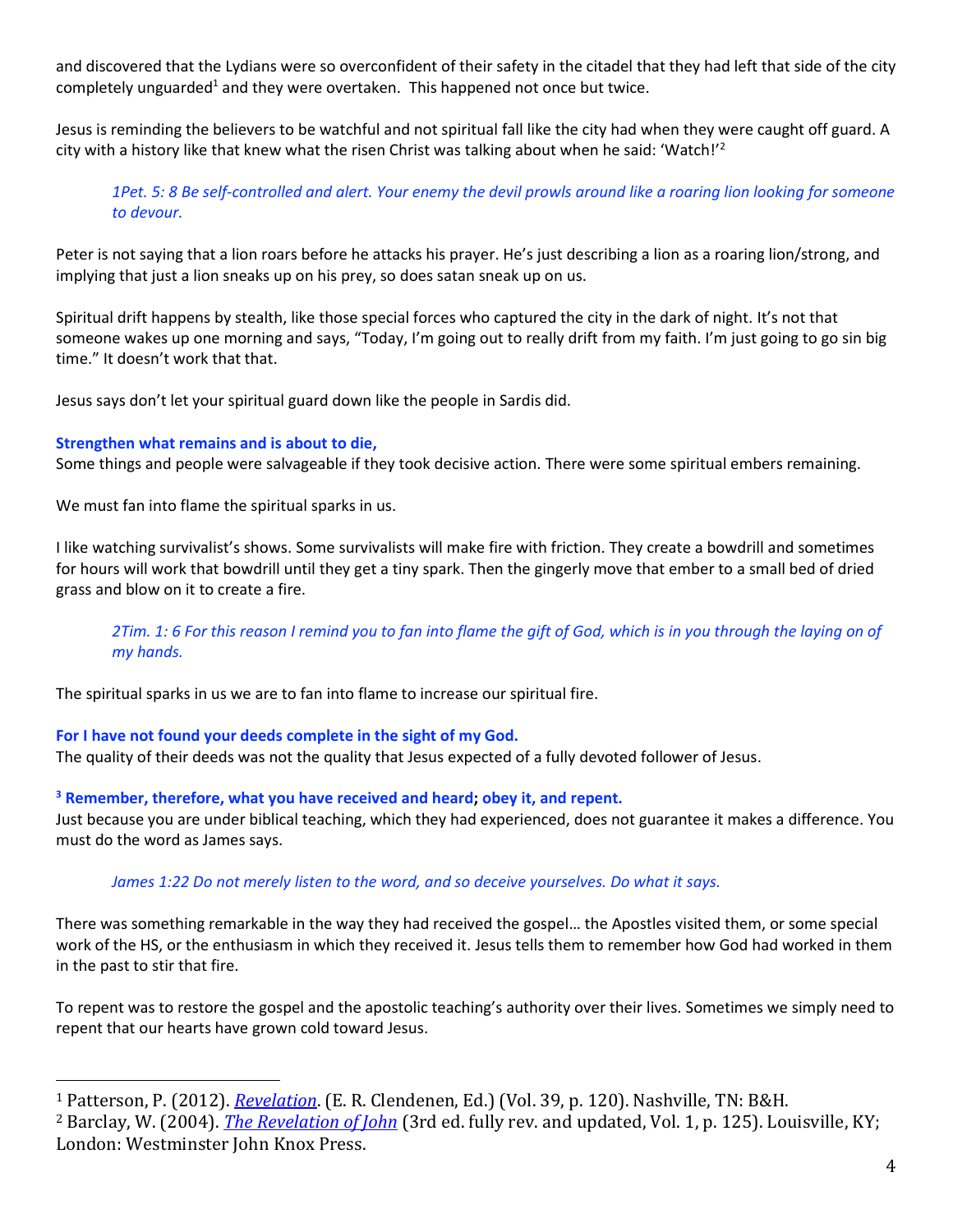### **But if you do not wake up,**

There was no guarantee they would get it, return to their love for Christ. I've known way too many people who were deeply committed to Jesus at one time. You saw it in their love for Him, their character, their service, their sacrifice. Yet, for some reason they began to drift further and further away. Some even ultimately denied Jesus. Jesus says, don't be one of those people. If you are one today, turn back. Repent which means turn, change directions.

If you don't, then some things you don't want are going to happen.

### **I will come like a thief, And you will not know at what time I will come to you.**

Allusion to the fate of the city of Sardis in the past is obvious here. Just as the overconfident city, unaware of the enemy about to capture it, fell when least expected; so, too, the church at Sardis, with its reputation for life, stood at that moment imperiled by a thief-like visit from God, which would result in its destruction. The threat suggests that dead and dying churches are frequently oblivious to either their condition or to the imminent threat.<sup>3</sup>

We must remember that God is very longsuffering. He lingers and waits before he judges. He wants us to return to Him. But, if we don't heed, he can't turn a blind eye. Then, Jesus points to another glimmer of hope.

## **<sup>4</sup> Yet you have a few people in Sardis who have not soiled their clothes.**

In the pagan religions it was forbidden to go into a temple with soiled, dirty, or stained clothes. This would be an application of an old term in the Southern US that when you went to church you wore you Sunday best. Soiling seems to be a symbol for mingling with pagan life and thus defiling the purity of one's relation to Christ.

Some in the church had stayed true to their faith and had not been contaminated by the corruption. They were inwardly pure. And in those days, it was common that after a person was baptized they were clothed in clean white robes to symbolize how Jesus had cleansed their lives.

### **They will walk with me, dressed in white, for they are worthy.**

Their character is fit for heaven. Not that they have any claim on heaven by virtue of their own words.

## **<sup>5</sup> He who overcomes will, like them, be dressed in white.**

There are two ideas in this image: first, the white linen worn by angels which signified glory and purity.

And second, in the ancient world, white robes stood for *victory*. On the day when a Roman triumph was celebrated, all the citizens dressed themselves in white. The white robes stand for the reward of those who have stayed true in their faith.

## **I will never blot out his name from the book of life,**

The book of life is another reach back into the OT because it appears there first. He mentions this book of life five times in Rev.

The Jewish people had a special agreement with the Romans – Rome did not force them to worship Caesar. The synagogue leaders would keep a list of the names of people who were part of the synagogue – and these people did not face persecution from the Romans.

Christians (who came out of the Jewish synagogue) were in a very dangerous position, however. Their names were often removed from that list. Christians were initially seen as a sect of Judaism. But as they began to proclaim Jesus as the risen Lord, the Messiah – their names were blotted out. The more closely they followed Jesus, the more likely they had their names removed – and they often faced severe persecution as a result.

<sup>3</sup> Patterson, P. (2012). *[Revelation](https://ref.ly/logosres/nac39?ref=Bible.Re3.1-3&off=4465&ctx=r+in+which+he+came.+~Allusion+to+the+fate)*. (E. R. Clendenen, Ed.) (Vol. 39, p. 122). Nashville, TN: B&H.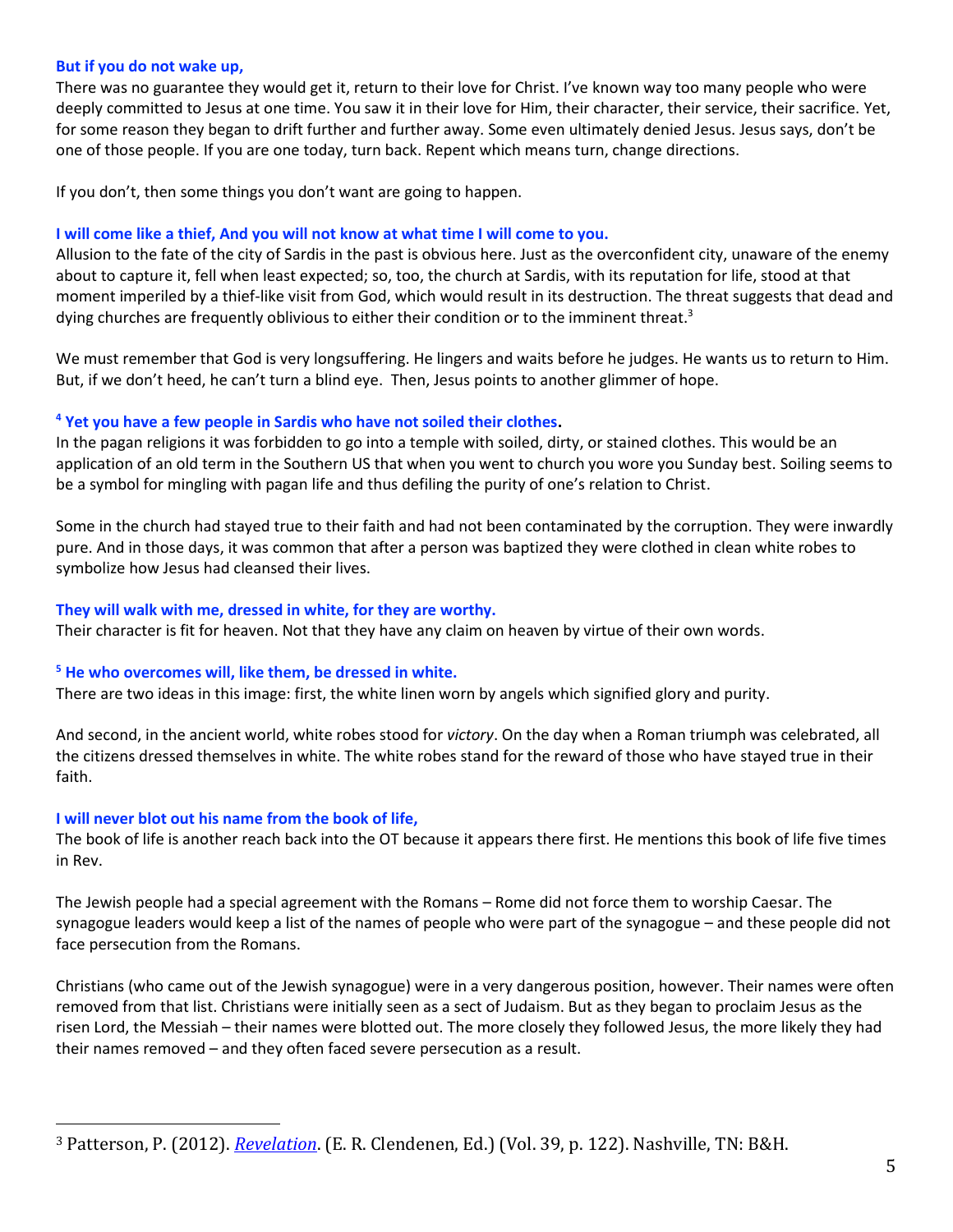Here, Jesus is saying that those who follow Him diligently, will never have their names removed from the Book of Life like they did from the synagogue's book.

The promise *I will not blot out his name* contains no inference that the names of the genuinely saved might for some reason be erased, but is rather an assurance that they will not.<sup>4</sup>

This book of life or Lambs book of life is a visual image for believers to remember that their eternity is secure because your name is forever recorded in heaven. When this body wears out and we take our last breath, Jesus will welcome us into his presence because our names are there. Our names are written in the book of life with indelible ink.

Is your name there?

**but will acknowledge his name before my Father and his angels.** 

In the heavenly court Jesus will vouch for us that we are the real deal.

It was Jesus' promise that whoever acknowledged him before others would be acknowledged by Jesus before his Father; and if anyone denied him before others, he would deny that person before his Father<sup>5</sup>

# **<sup>6</sup> He who has an ear, let him hear what the Spirit says to the churches.**

Did they heed this message from Jesus? Apparently, they turned things around because in the  $2^{nd}$  century the city was home to a prominent bishop called Melito.

So let's go back again to our big idea.

Big idea: The ancient church in Sardis shows us **four ways** to avoid or stop spiritual drift.

# **1. Stay alert to the early warning signs** that you may be drifting.

When I lived in Georgia, we in an area that experienced a good number of tornadoes. Local governments had placed tornado sirens all around. When a harsh thunderstorm was coming that potentially could bring tornadoes, you could hear this horn as it rotated and gave out the early warning sound to seek shelter.

At one time, the church in Sardis had been walking strong with God but something happened. They had ignored the early warning signs.

Our adversary is cunning. He sneaks up on you to trip you up, just like what happened to the people in **Sardis** when in their complacency they thought the enemy could not reach them so they left themselves vulnerable.

The idea is not just to be watchful or vigilant not on occasion, but to be perpetually watchful, though not paranoid.

*1Cor. 16:13 Be on your guard; stand firm in the faith Matt. 26.41 "Watch and pray so that you will not fall into temptation* 

## **What might be some early warning signs that you might be drifting.**

1. Slight compromise in your conduct and character. That is, you allow in yourself what you used to not allow. 2. Questionable company you keep does not reinforce your faith but does the opposite. That does not imply that we don't spend time with those far from Christ. We are supposed to do that. But when we do spend time with others, whether believers or unbelievers, our faith should not suffer.

<sup>4</sup> Beale, G. K., & Campbell, D. H. (2015). *[Revelation: A Shorter Commentary](https://ref.ly/logosres/rvltnshrtrcmm?ref=Bible.Re3.5-6&off=1377&ctx=+heavenly+judgment.+~The+promise+I+will+n)* (p. 81). Grand Rapids, MI; Cambridge, U.K.: William B. Eerdmans Publishing Company.

<sup>5</sup> Barclay, W. (2004). *[The Revelation of John](https://ref.ly/logosres/ndsb87rev01?ref=Bible.Re3.1-6&off=21479&ctx=her+and+the+angels.+~It+was+Jesus%E2%80%99+promis)* (3rd ed. fully rev. and updated, Vol. 1, p. 135). Louisville, KY; London: Westminster John Knox Press.